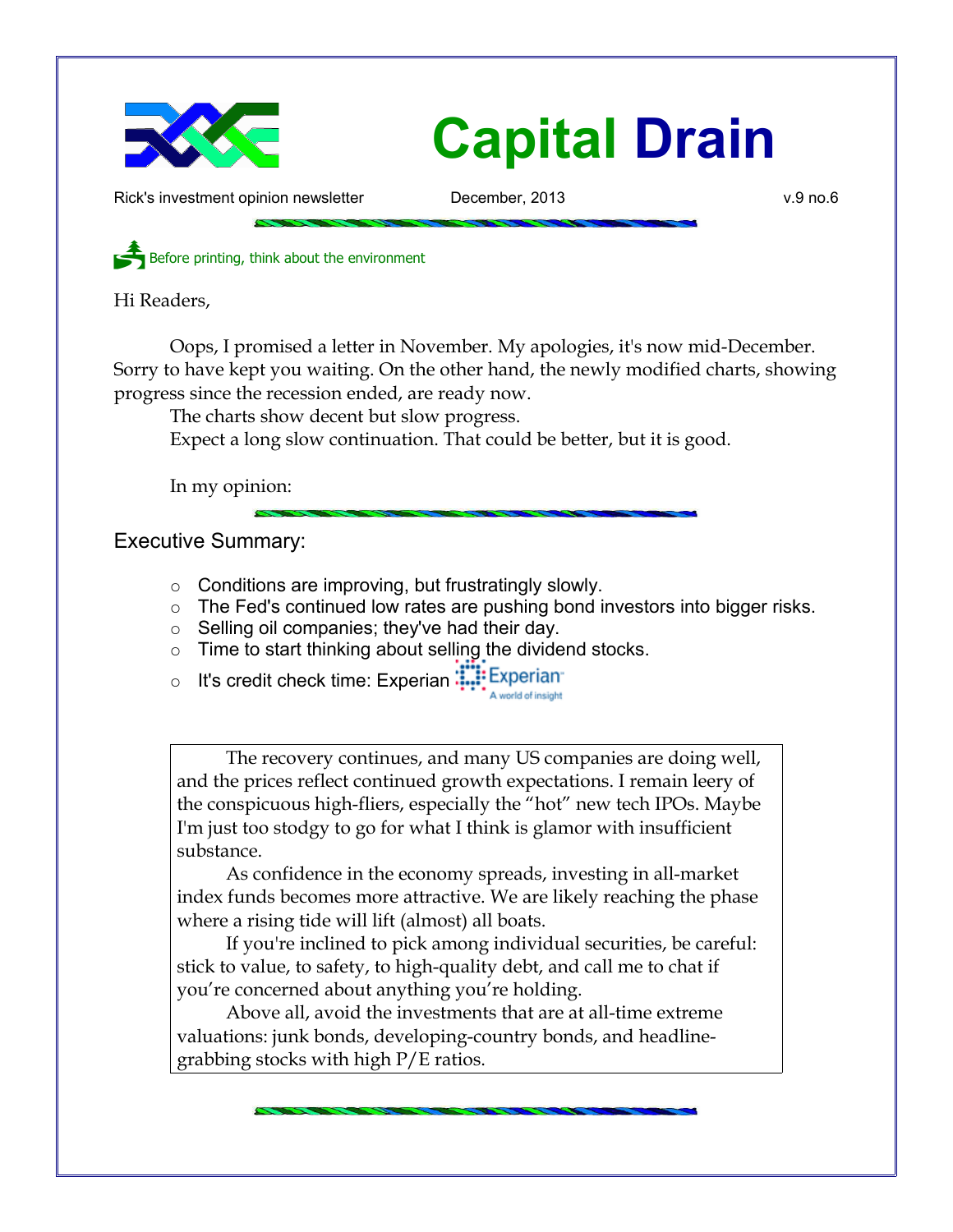# The Details:

The economy and the jobs market continue to improve, slowly. Such slow improvement is frustrating, but it also gives us a high likelihood of continued good news. We are not approaching any predictable problems that could derail the recovery. That does not rule out some sort of dire bolt from the blue, but it means the odds are with us.



Growth in the overall economy, measured by Gross Domestic Product, is the first chart that shows how we lag compared to our potential. We're growing, that's good, but we're growing more slowly than during any of our

#### **Real GDP in Five Recoveries**

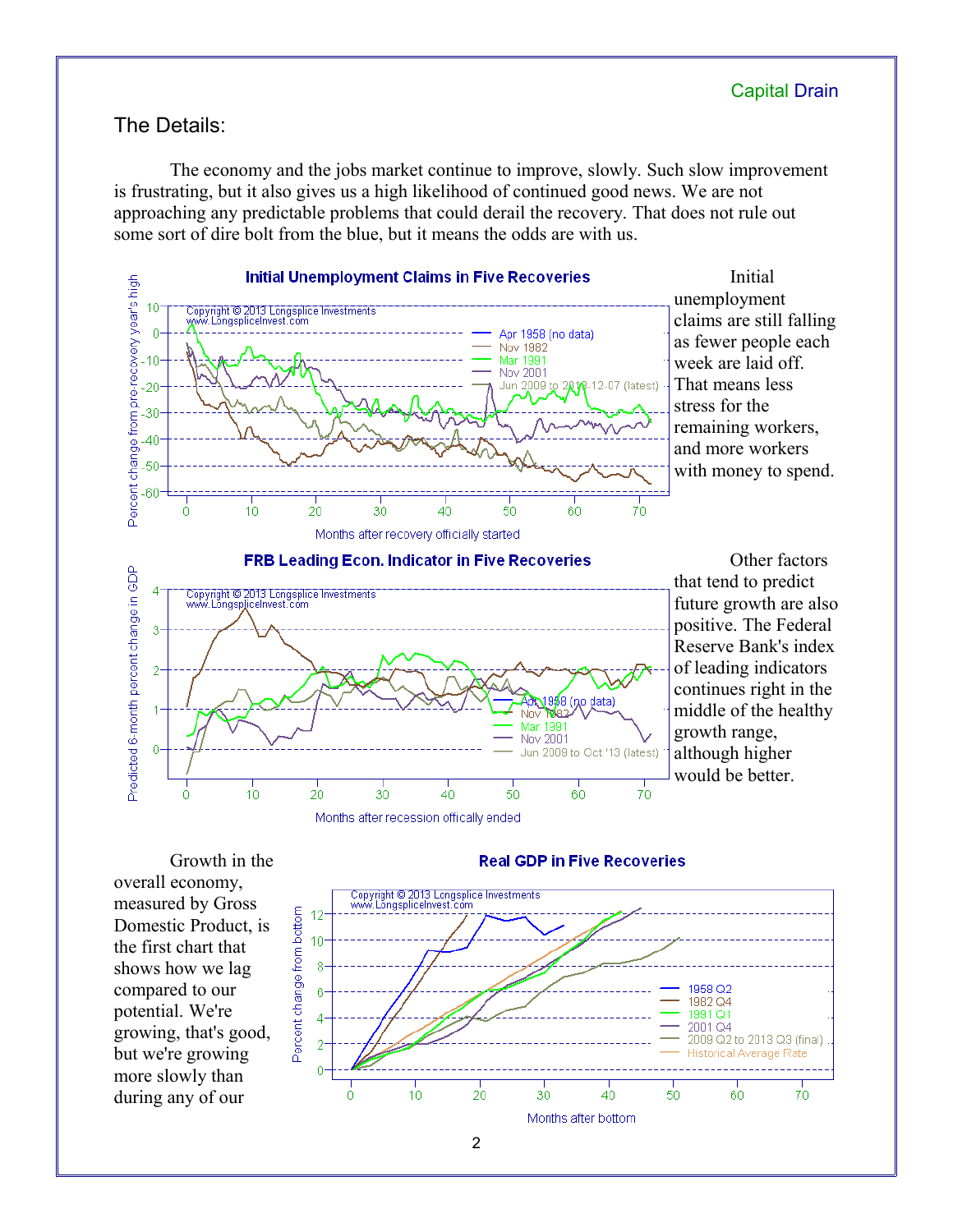comparison periods. We're also growing more slowly than the historical average rate. You can see how some recoveries grew much faster, at least initially. We could do better. That's promising, because it implies we could grow faster without causing inflation or other problems.



The number of employed people is also rising, but again much more slowly than in most previous recoveries, and only barely faster than the so-called "Jobless Recovery" of 2001. Again, this is growth at a pace that could get faster without harm.





The weakness shows up most clearly in the unemployment numbers. The recession was deep, and we're only now returning to unemployment levels that were the *worst* of most prior recoveries. It is improving, though.



The broader U-6 measure includes jobless people who have become discouraged and stopped looking, but would like a job if they thought they could find one. This has been very high in this recession. The improvement is nice, but there's a long way to go.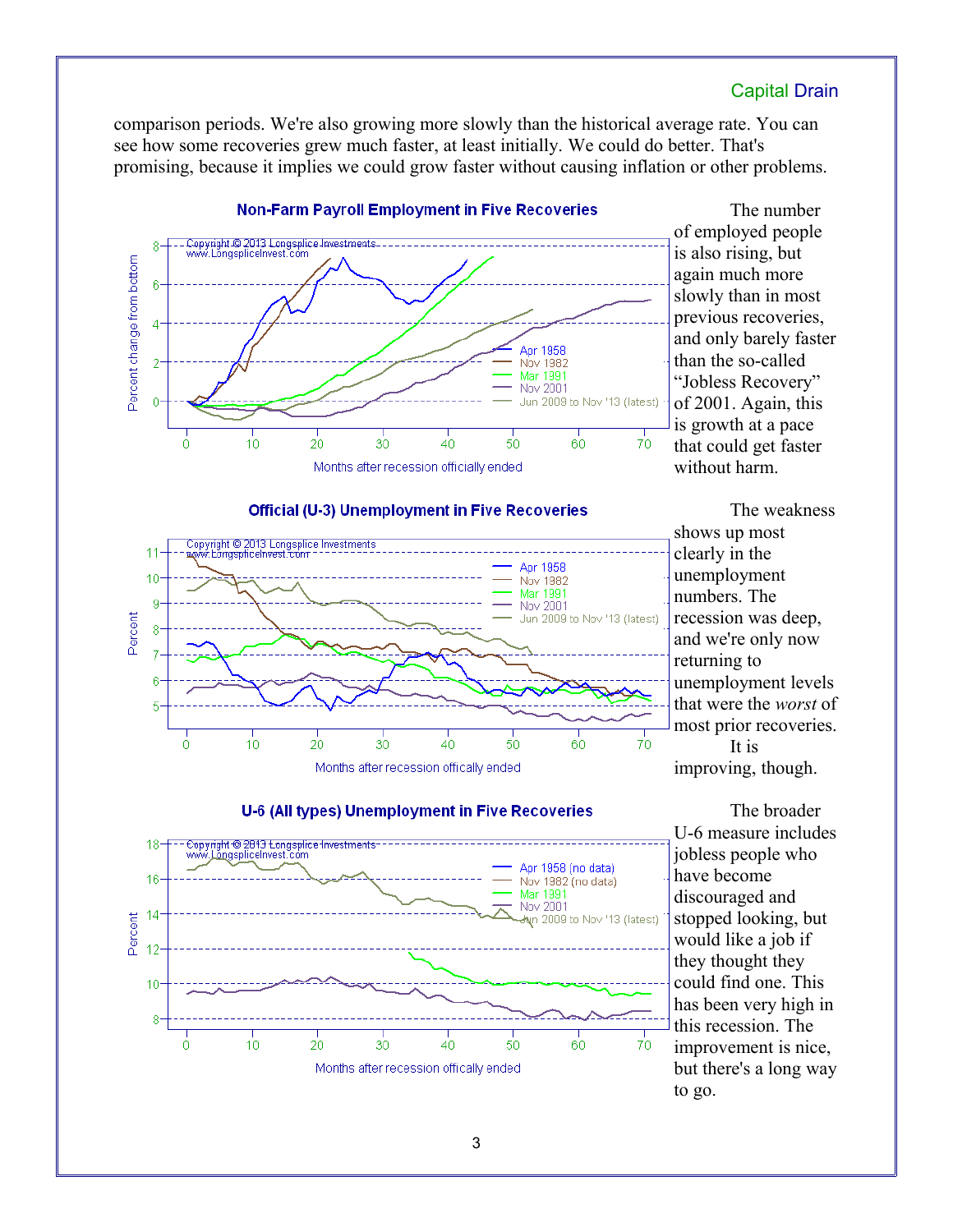

Recoveries depend on positive feedback. Every new or returning worker is a consumer with money to spend. Every spending consumer creates more demand for production, sales staff, and so on. The growth in workers' earnings is promising.

One of the sharpest debates since the recession began was whether the Fed's extremely low interest rates and Quantitative Easing would cause inflation to rise.

Inflation has fallen. This supports the idea that inflation is not caused by money supply itself.



**US Treasury Yield Curve** 

If the money is just sitting in bank vaults, it does not push prices for goods and services up at all. The only thing that can push up consumer inflation is high and rising consumer spending. We have quite a bit of growth to do before we get to the levels that could cause that.

That's not to say that QE has been harmless. The low rates have hurt everyone, from retirees to pension funds to insurance companies, who depend on bonds for steady safe income. You can see on the chart that even a 5-year Treasury bond yields less than the current rate of inflation. Out to a 1-year maturity, the bonds yield essentially nothing before inflation, and a loss after adjusting for inflation.

That hurts the savers who stick to safe debt like Treasuries. It also encourages many bond buyers to move to much riskier debt, just to get the yield they need to reach their targets. This phenomenon of "chasing yield" has caused problems before: sooner or later, the risks appear and some bondholders suffer some actual defaults. That reminds everyone else that risk means risk *of losses*, as if that hadn't occurred to them, so they try to sell their risky debt before any of it blows up. Trying to sell anything in a hurry and in sync with a lot of other sellers is the quickest way to lose a fortune on Wall Street. We saw this before at the end of the 1980s junk bond craze, and the end of the recent mortgage bond craze.

Seriously, stick to safe debt. The yield you can get for the riskier debt right now is not worth it.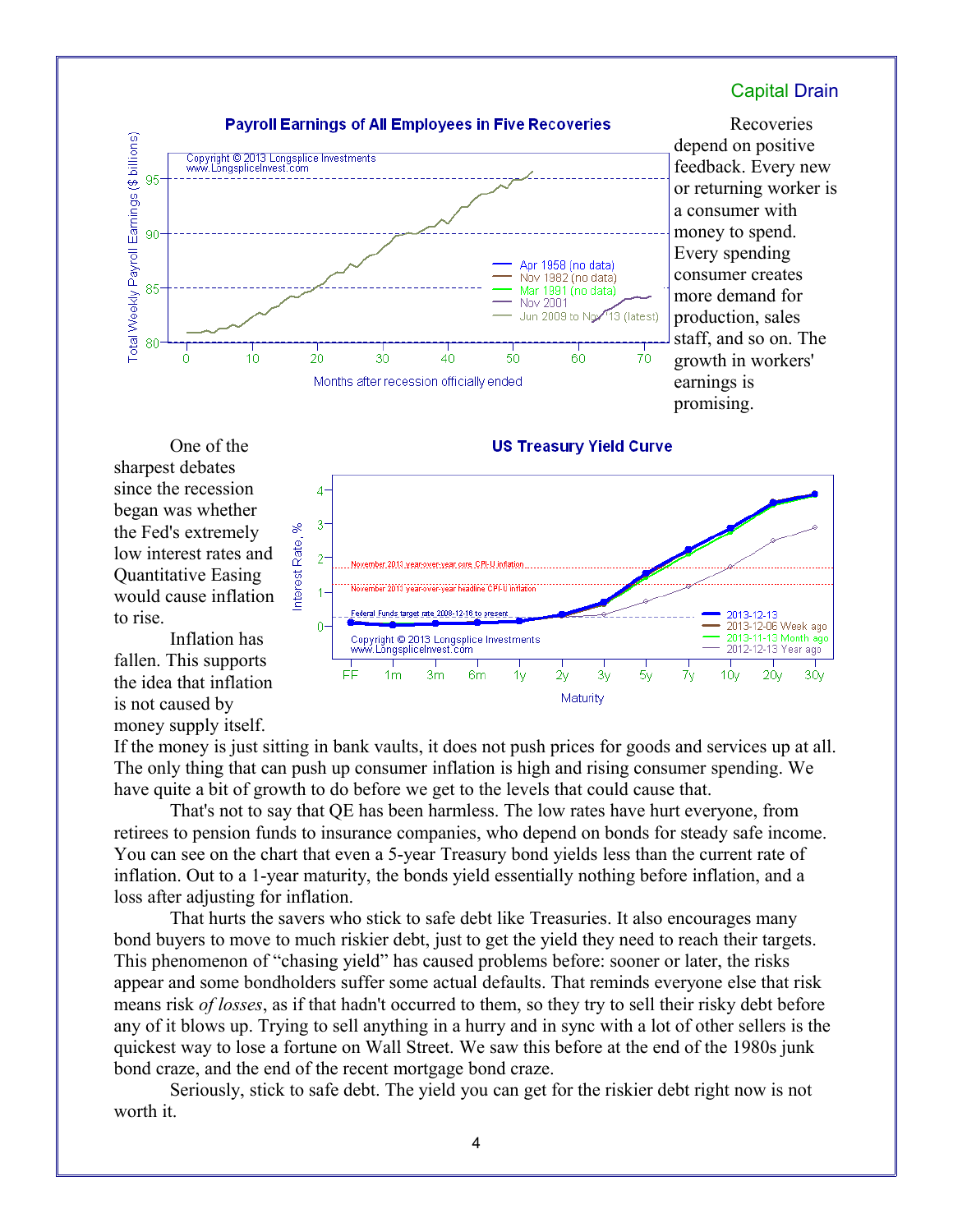For the past several years, I've had my money parked in solid Blue Chip type stocks with good dividends. That worked wonders as interest rates fell, making the dividends more attractive. Those stocks also had the virtue of being strong companies. In a scary economic



situation, these were companies that were likely to weather the storm.

Those advantages are wearing off. Partly that's the simple good news that the improved economy has made all the rest of the stock market more attractive, as the chart shows (the dividend stocks are approximated by the Dow Jones Industrials). Earnings are better, layoffs are mostly over, and growth has returned to growth stocks. Another aspect is that we're starting to look at rising interest rates eventually. The dividend stocks will look less appealing.

With that in mind, it's time to start selectively selling the dividend stocks and moving the money into the general market.

Depending on your tax bracket and your income to date this year, you may prefer to take the guarantee of today's selling prices, or wait until the new tax year while taking the risk (small, in my opinion) of a market drop in the next few weeks.

One of the stocks in the group which I definitely intend to sell soon is Chevron (CVX). It's had a very good run, but various factors in the energy market make it unlikely to be able to keep rising. In fact, it has been wobbling around the current level for the past 9 months. Time to go, and thank you for the generous capital gains as well as the dividends.

The other oil company on my list, ConocoPhillips (COP) is not yet such a clear decision. I'll write more as my thinking gels.

In general, the economic growth is slow but very solid. We have every reason to expect continued growth for a long time, perhaps years. The stock market doesn't always follow the economy closely, but stocks do not seem overvalued for the growth prospects the companies enjoy.

### It's **Credit Check** time again.

Why? Identity theft has become a big big business, with professional thieves adapting daily. Your best hope for protecting yourself is to keep an eye on all your financial accounts, watching for suspicious activity.

How? Once per year per Credit Agency, you're allowed to get a free copy of your Credit Report. If you've been following along with my every-four-months pace, you're ready to revisit Experian. **THE Experian** A world of insight

5